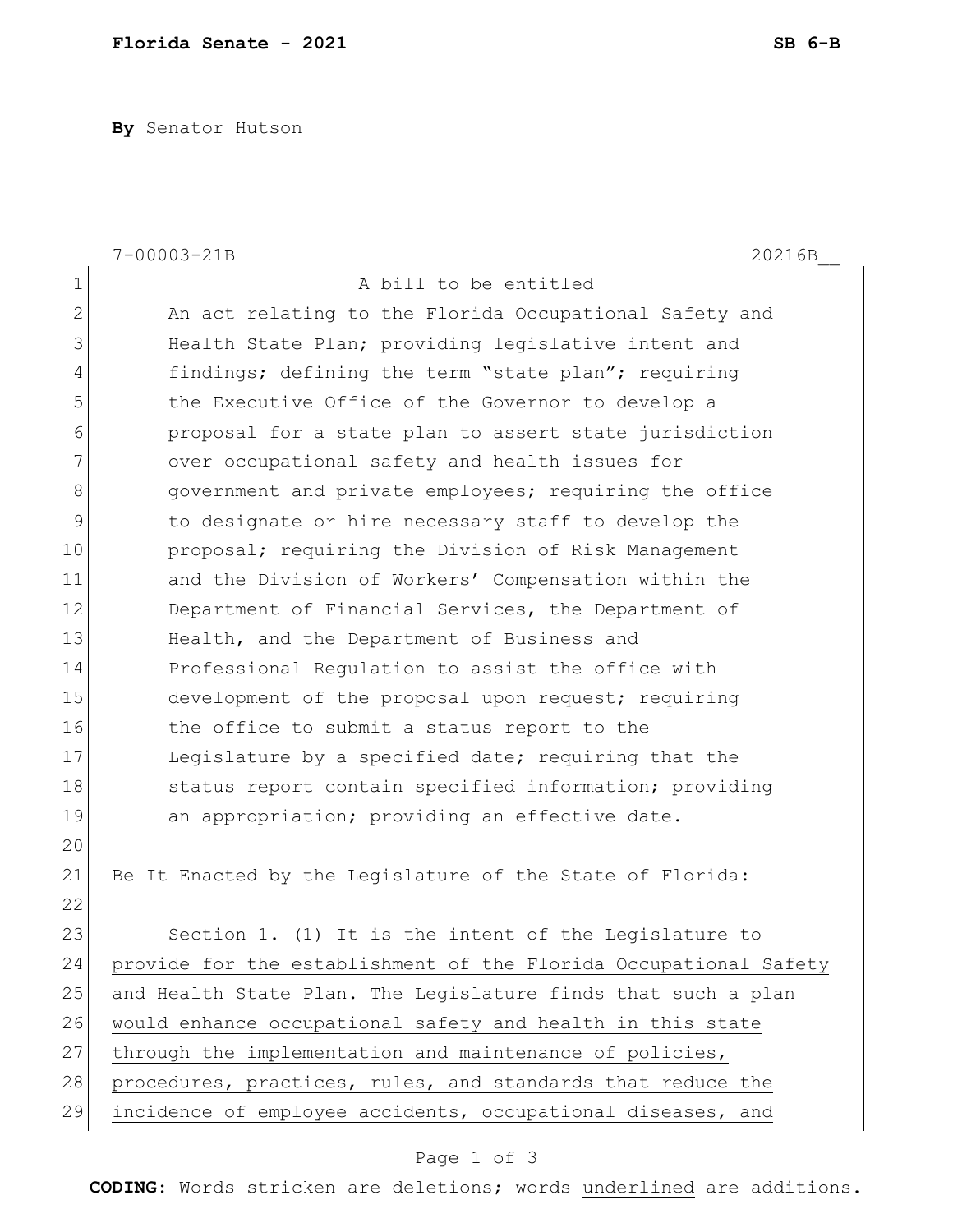|    | 7-00003-21B<br>20216B                                            |
|----|------------------------------------------------------------------|
| 30 | fatalities, while providing the state with the flexibility to    |
| 31 | adequately address the needs of businesses and employees in this |
| 32 | state.                                                           |
| 33 | (2) As used in this section, the term "state plan" refers        |
| 34 | to a Florida Occupational Safety and Health State Plan.          |
| 35 | (3) The Executive Office of the Governor shall develop a         |
| 36 | proposal for a state plan to assert state jurisdiction over      |
| 37 | occupational safety and health issues for government and private |
| 38 | employees and shall designate or hire appropriate staff as       |
| 39 | necessary to develop the proposal.                               |
| 40 | The Division of Risk Management and the Division of<br>(4)       |
| 41 | Workers' Compensation within the Department of Financial         |
| 42 | Services, the Department of Health, and the Department of        |
| 43 | Business and Professional Regulation shall assist the Executive  |
| 44 | Office of the Governor with the development of the proposal upon |
| 45 | request of the office.                                           |
| 46 | (5) On or before January 17, 2022, the Executive Office of       |
| 47 | the Governor shall submit a status report to the President of    |
| 48 | the Senate and the Speaker of the House of Representatives. The  |
| 49 | status report must contain, at a minimum, all of the following   |
| 50 | information:                                                     |
| 51 | (a) Timelines for the completion of the proposal and for         |
| 52 | the completion of the state plan, including the establishment of |
| 53 | an agency to oversee the state plan, legislation necessary to    |
| 54 | implement the state plan, and the scope of coverage with respect |
| 55 | to employees covered under, and excluded from, the state plan.   |
| 56 | (b) An explanation of whether additional employees,              |
| 57 | consultants, or contractors need to be hired to assist with the  |
| 58 | development of the proposal and the state plan and whether       |
|    |                                                                  |

## Page 2 of 3

**CODING**: Words stricken are deletions; words underlined are additions.